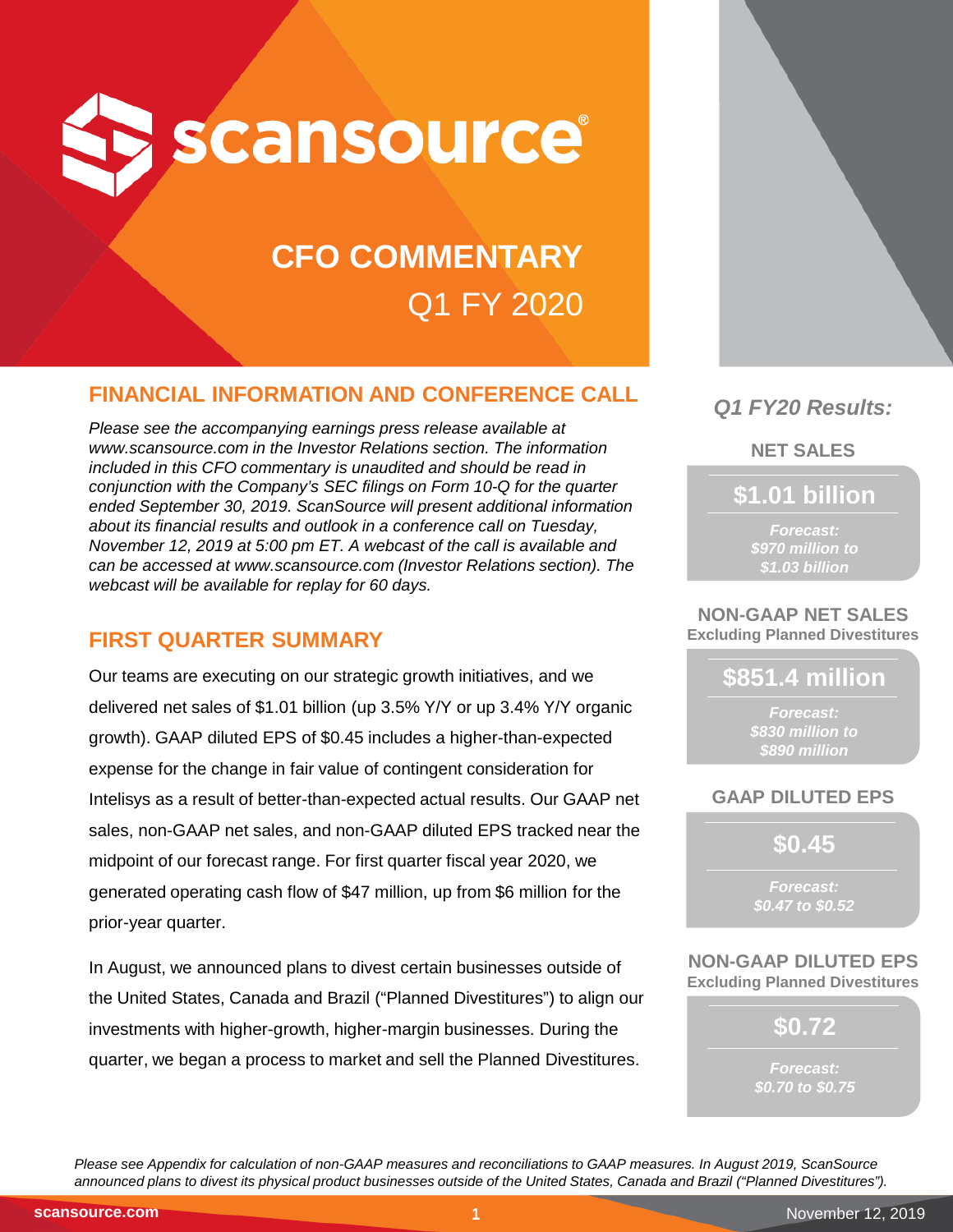

# **QUARTERLY HIGHLIGHTS**

| \$ in millions, except EPS      | <b>Q1 FY20</b> | <b>Q4 FY19</b> | <b>Q1 FY19</b> | Y/Y<br>Change |
|---------------------------------|----------------|----------------|----------------|---------------|
| Net sales                       | \$1,006.9      | \$960.8        | \$972.9        | $+3.5%$       |
| Non-GAAP net sales              | \$851.4        | \$811.5        | \$813.3        | $+4.7%$       |
| Gross profit                    | \$112.1        | \$109.9        | \$112.2        | $-0.1%$       |
| Gross profit margin %           | 11.1%          | 11.4%          | 11.5%          | $-40$ bps     |
| Non-GAAP gross profit           | \$98.7         | \$96.7         | \$97.0         | $+1.7%$       |
| Non-GAAP gross profit margin %, | 11.6%          | 11.9%          | 11.9%          | $-34$ bps     |
| Operating income                | \$18.6         | \$20.0         | \$21.4         | $-13%$        |
| Operating income %              | 1.8%           | 2.1%           | 2.2%           | $-35$ bps     |
| Non-GAAP operating income       | \$27.5         | \$30.9         | \$32.7         | -16%          |
| Non-GAAP operating income %     | 3.2%           | 3.8%           | 4.1%           | -79 bps       |
| <b>GAAP</b> net income          | \$11.5         | \$11.6         | \$14.3         | $-19%$        |
| Non-GAAP net income             | \$18.5         | \$19.2         | \$22.9         | $-19%$        |
| <b>GAAP diluted EPS</b>         | \$0.45         | \$0.45         | \$0.56         | $-20%$        |
| Non-GAAP diluted EPS            | \$0.72         | \$0.75         | \$0.89         | $-19%$        |

- Net sales of \$1 billion (+3.5% Y/Y)
	- Non-GAAP net sales, excluding Planned Divestitures, of \$851.4 million (+4.7% Y/Y)
	- Organic growth of 3.4% Y/Y; growth across key technologies in North America and higher big deal volume
- Gross profit margin of 11.1% (down 40 bps Y/Y) and non-GAAP gross profit margin of 11.6% (down 34 bps Y/Y)
	- Sales mix of more lower-margin big deals
- Operating income margin of 1.8% and non-GAAP operating income margin of 3.2%
	- SG&A includes investments to support the planned growth for fiscal year 2020
- GAAP diluted EPS decreased 20% Y/Y to \$0.45, and non-GAAP diluted EPS decreased 19% Y/Y to \$0.72
	- GAAP diluted EPS below forecast range
	- Non-GAAP diluted EPS near midpoint of forecast range

*Organic growth, a non-GAAP measure, reflects reported sales growth, excluding Planned Divestitures less impacts from foreign currency translation and acquisitions. Non-GAAP net sales and non-GAAP gross profit exclude Planned Divestitures. Non-GAAP operating income, non-GAAP net income, and non-GAAP diluted EPS exclude amortization of intangibles, change in fair value of contingent consideration, acquisition costs, impact of Planned Divestitures, and other non-GAAP items.*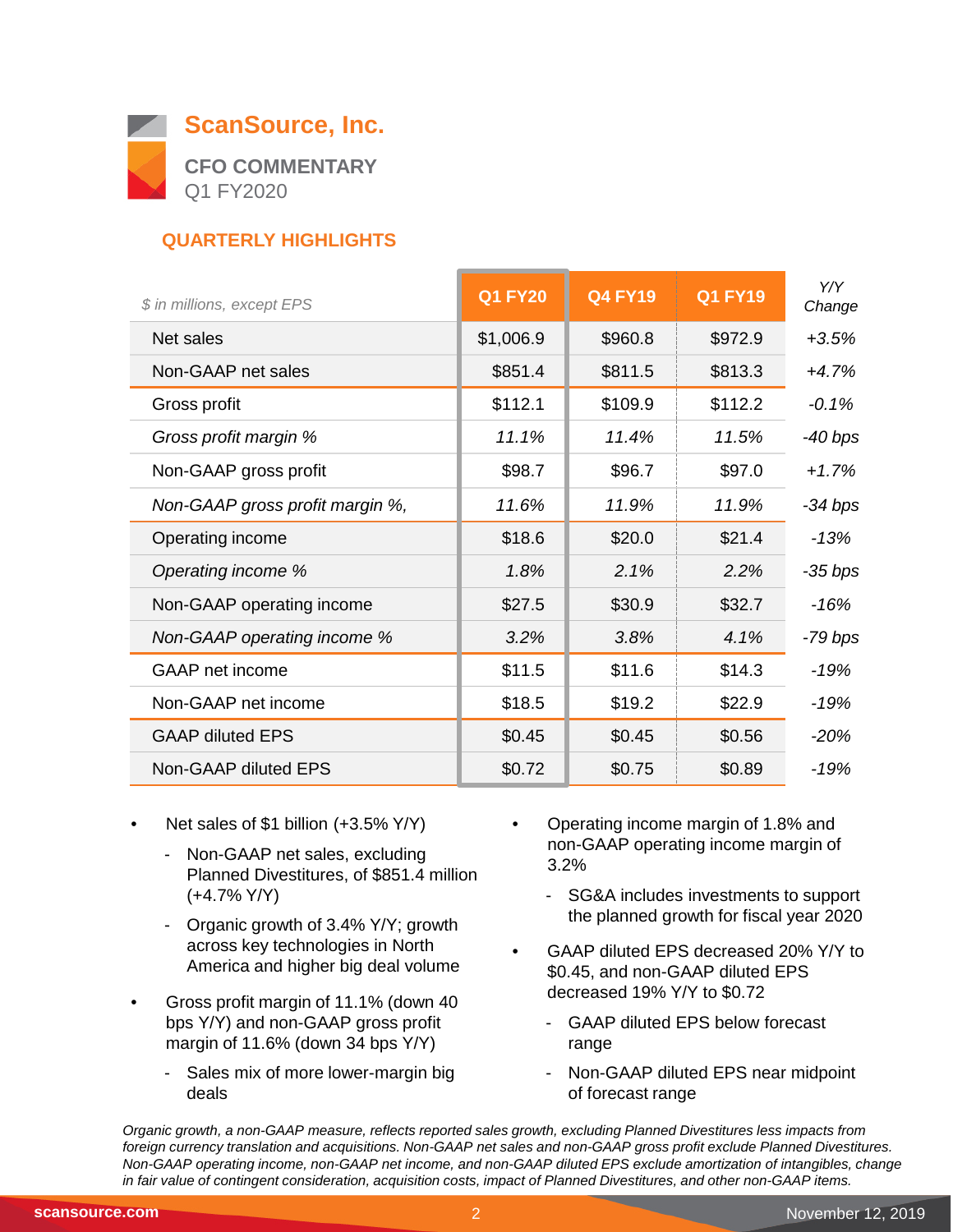

# **WORLDWIDE BARCODE, NETWORKING & SECURITY**

| \$ in millions                 | <b>Q1 FY20</b> | <b>Q4 FY19</b> | <b>Q1 FY19</b> |
|--------------------------------|----------------|----------------|----------------|
| Net sales                      | \$697.8        | \$636.2        | \$655.1        |
| Non-GAAP net sales             | \$581.2        | \$529.1        | \$536.7        |
| Gross profit                   | \$58.3         | \$56.4         | \$62.0         |
| Gross profit margin %          | 8.4%           | 8.9%           | 9.5%           |
| Non-GAAP gross profit          | \$50.3         | \$49.1         | \$52.7         |
| Non-GAAP gross profit margin % | 8.7%           | 9.3%           | 9.8%           |
| Operating income               | \$12.0         | \$10.9         | \$13.5         |
| Operating income %             | 1.7%           | 1.7%           | 2.1%           |
| Non-GAAP operating income      | \$13.2         | \$13.5         | \$16.1         |
| Non-GAAP operating income %    | 2.3%           | 2.6%           | 3.0%           |

**Net Sales***, \$ in millions*

**Y/Y Growth +6.5%** *Y/Y Organic Growth +8.3%*



- Net sales of \$697.8 million, up 6.5% Y/Y
	- Organic growth of 8.3% Y/Y
	- Higher volume of big deals
	- Growth across key technologies including mobile computing, video surveillance, and payments
- Gross profit margin of 8.4% (down 111 bps) and non-GAAP gross profit margin of 8.7% (down 118 bps)
	- Sales mix of more lower-margin big deals
- Operating income margin of 1.7% decreased 35 basis points Y/Y
- Non-GAAP operating income margin of 2.3% decreased 71 basis points Y/Y

*Organic growth, a non-GAAP measure, reflects reported sales growth, excluding Planned Divestitures less impacts from foreign currency translation and acquisitions. Non-GAAP net sales and non-GAAP gross margin exclude Planned Divestitures. Non-GAAP operating income excludes amortization of intangibles, impact of Planned Divestitures, and restructuring costs.*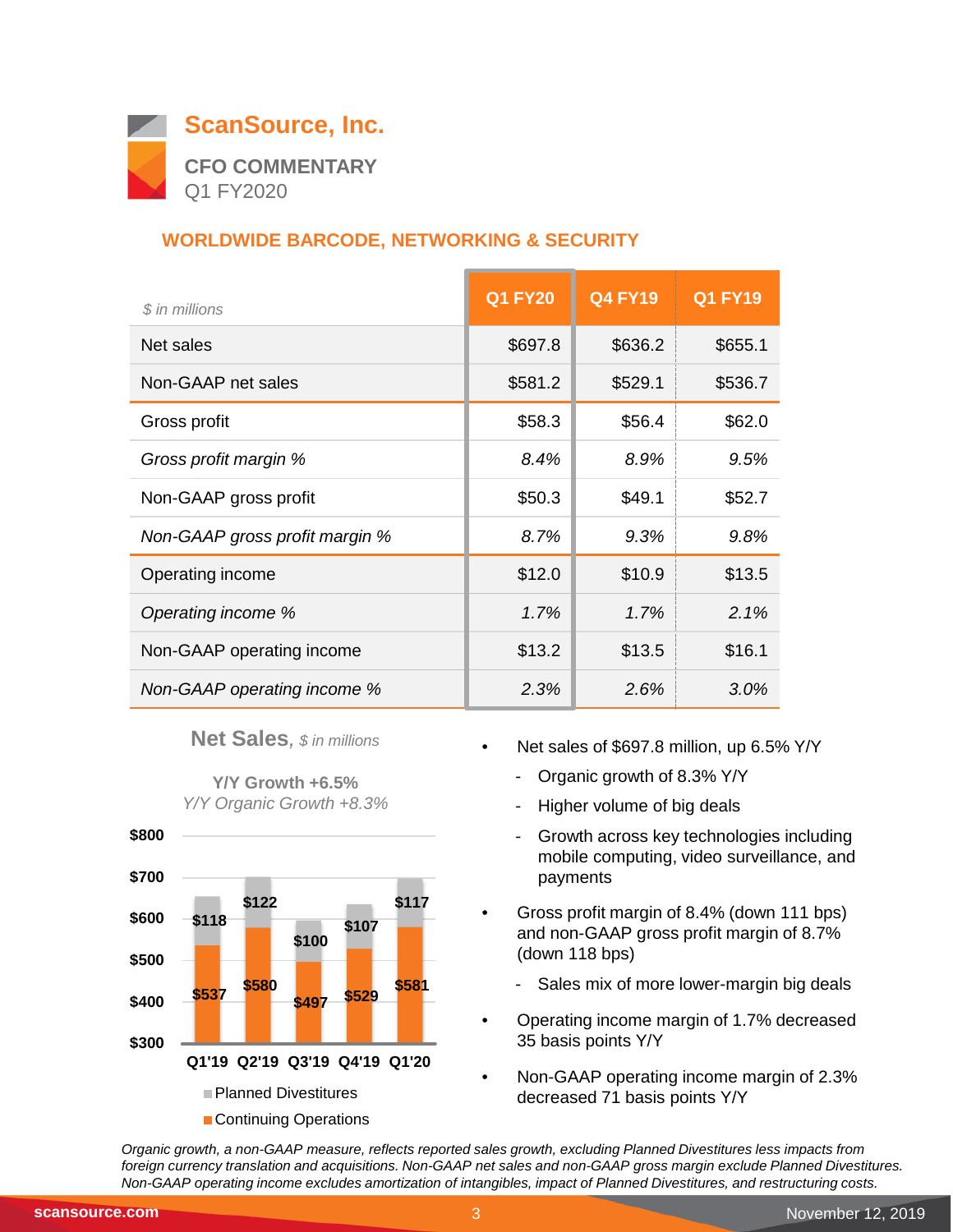

# **WORLDWIDE COMMUNICATIONS & SERVICES**

| \$ in millions                     | <b>Q1 FY20</b> | <b>Q4 FY19</b> | <b>Q1 FY19</b> |
|------------------------------------|----------------|----------------|----------------|
| Net sales                          | \$309.1        | \$324.7        | \$317.8        |
| Non-GAAP net sales                 | \$270.2        | \$282.4        | \$276.5        |
| Gross profit                       | \$53.8         | \$53.5         | \$50.3         |
| Gross profit margin                | 17.4%          | 16.5%          | 15.8%          |
| Non-GAAP gross profit              | \$48.4         | \$47.6         | \$44.3         |
| Non-GAAP gross profit margin %     | 17.9%          | 16.9%          | 16.0%          |
| Operating income                   | \$7.4          | \$9.4          | \$8.3          |
| Operating income %                 | 2.4%           | 2.9%           | 2.6%           |
| Non-GAAP operating income          | \$14.2         | \$17.4         | \$16.6         |
| Non-GAAP operating <i>income</i> % | 5.3%           | 6.2%           | 6.0%           |

**Net Sales***, \$ in millions*

**Y/Y Growth -2.7%** *Y/Y Organic Growth -6.3%*



- Net sales of \$309.1 million, down 2.7% Y/Y
	- Organic growth of -6.3% Y/Y
	- Lower sales in the premise-based communications business in North America
	- Intelisys net sales increased 14% Y/Y
- Gross profit margin of 17.4% (up 159 bps) and non-GAAP gross margin of 17.9% (up 191 bps)
	- More favorable sales mix from higher services
- Operating income margin of 2.4% decreased 22 basis points Y/Y
- Non-GAAP operating income margin of 5.3% decreased 73 basis points Y/Y
	- Investments in future growth including recent acquisitions

*Organic growth, a non-GAAP measure, reflects reported sales growth, excluding Planned Divestitures less impacts from*  foreign currency translation and acquisitions. Non-GAAP net sales and non-GAAP gross margin exclude Planned *Divestitures. Non-GAAP operating income excludes amortization of intangibles, change in fair value of contingent consideration, impact of Planned Divestitures, and restructuring costs.* $\overline{\phantom{0}}$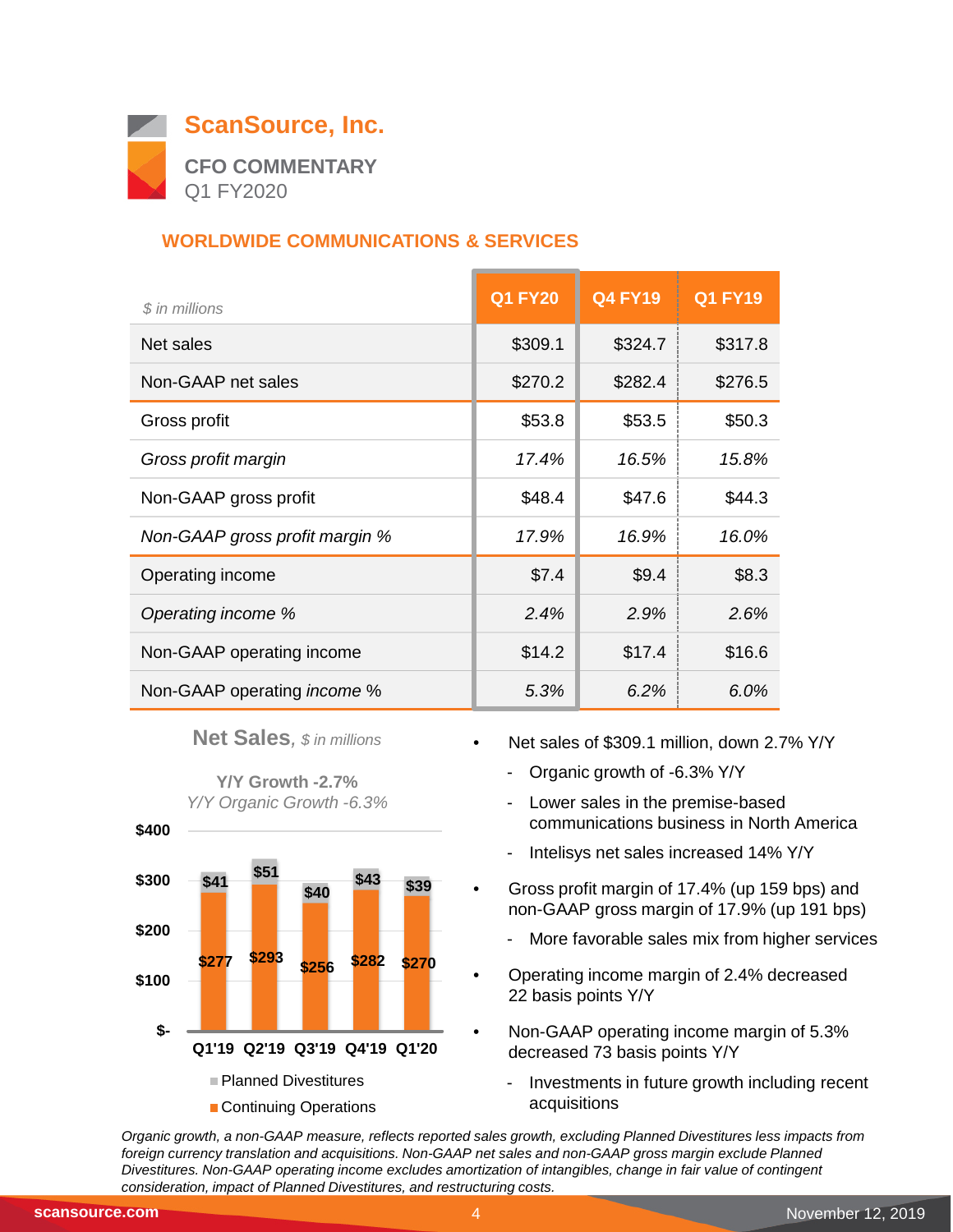

# **WORKING CAPITAL**

| \$ in millions                         | <b>Q1 FY20</b> | <b>Q4 FY19</b> | <b>Q1 FY19</b> |
|----------------------------------------|----------------|----------------|----------------|
| Accounts receivable (Q/E)              | \$706.4        | \$655.0        | \$643.5        |
| Days sales outstanding in receivables* | 63             | 62             | 60             |
| Inventory (Q/E)                        | \$715.2        | \$697.3        | \$672.7        |
| Inventory turns                        | 5.1            | 4.7            | 5.4            |
| Accounts payable (Q/E)                 | \$656.2        | \$558.1        | \$629.2        |
| Paid for inventory days*               | 11.8           | 20.5           | 8.1            |
| Working capital (Q/E) (AR+INV-AP)      | \$765.5        | \$794.2        | \$687.0        |

*\* Excludes the impact of Intelisys for all periods; paid for inventory days represent Q/E inventory days less Q/E accounts payable days*

- Working capital of \$765.5 million, down 4% Q/Q and up 11% Y/Y
	- Lower level of working capital investment Q/Q
	- Working capital at 9/30/19 for the Planned Divestitures decreased to \$179.5 million, down \$25.4 million from \$204.9 million at 6/30/19
- Days sales outstanding in receivables of 63 days
- Inventory turns of 5.1x; slower-thanexpected range
	- Inventory up 3% Q/Q and 6% Y/Y
- Paid for inventory days of 11.8 reflect timing of accounts payable

 $\overline{\phantom{0}}$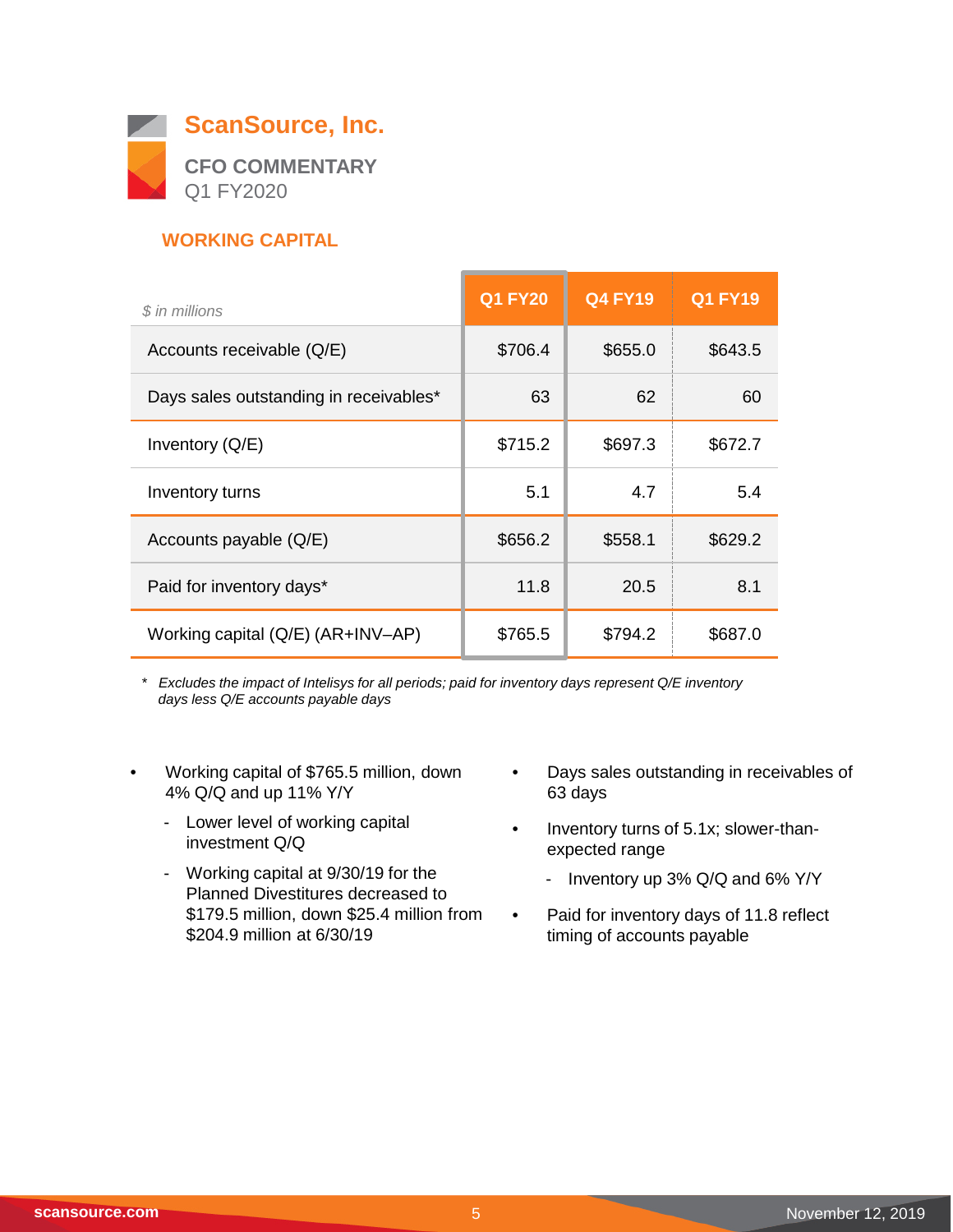

# **CASH FLOW AND BALANCE SHEET HIGHLIGHTS**

| \$ in millions                                             | <b>Q1 FY20</b> | <b>Q4 FY19</b> | <b>Q1 FY19</b> |
|------------------------------------------------------------|----------------|----------------|----------------|
| Adjusted EBITDA (QTR)*                                     | \$31.9         | \$35.1         | \$36.9         |
| Adjusted ROIC (QTR)*                                       | 9.6%           | 11.1%          | 12.8%          |
| Operating cash flow (QTR)                                  | \$47.0         | \$(2.6)        | \$5.7          |
| Operating cash flow, trailing 12 months                    | \$14.2         | \$(27.1)       | \$71.0         |
| Cash and cash equivalents (Q/E)                            | \$25.9         | \$23.8         | \$18.9         |
| Debt $(Q/E)$                                               | \$370.3        | \$360.5        | \$281.9        |
| Net debt to adjusted EBITDA, trailing 12 months*           | 2.4x           | 2.3x           | 1.8x           |
| Shares repurchased $-$ # of shares (QTR)                   | 168,094        | 314,445        |                |
| Shares repurchased - dollars (QTR)                         | \$5.4          | \$9.8          |                |
| Remaining share repurchase authorization<br>(as of $Q/E$ ) | --             | \$89.5         | \$99.7         |

*\* Excludes non-GAAP adjustments and change in fair value of contingent consideration*

- Adjusted EBITDA of \$31.9 million, down 14% Y/Y, primarily from our acquisition investments
- Adjusted return on invested capital of 9.6% for the quarter
- Operating cash flow of \$47 million for the quarter and \$14.2 million for the trailing 12 months
	- Earnings from our business and lower working capital Q/Q
- Cash and cash equivalent balances of \$25.9 million at 9/30/19, including \$17.5 million held outside of the U.S.
- Net debt to trailing 12-month adjusted EBITDA is 2.4x (target range: 1.5x to 2.5x)
- \$5.4 million in share repurchases during the quarter; share repurchase authorization expired in August 2019

 $\overline{\phantom{0}}$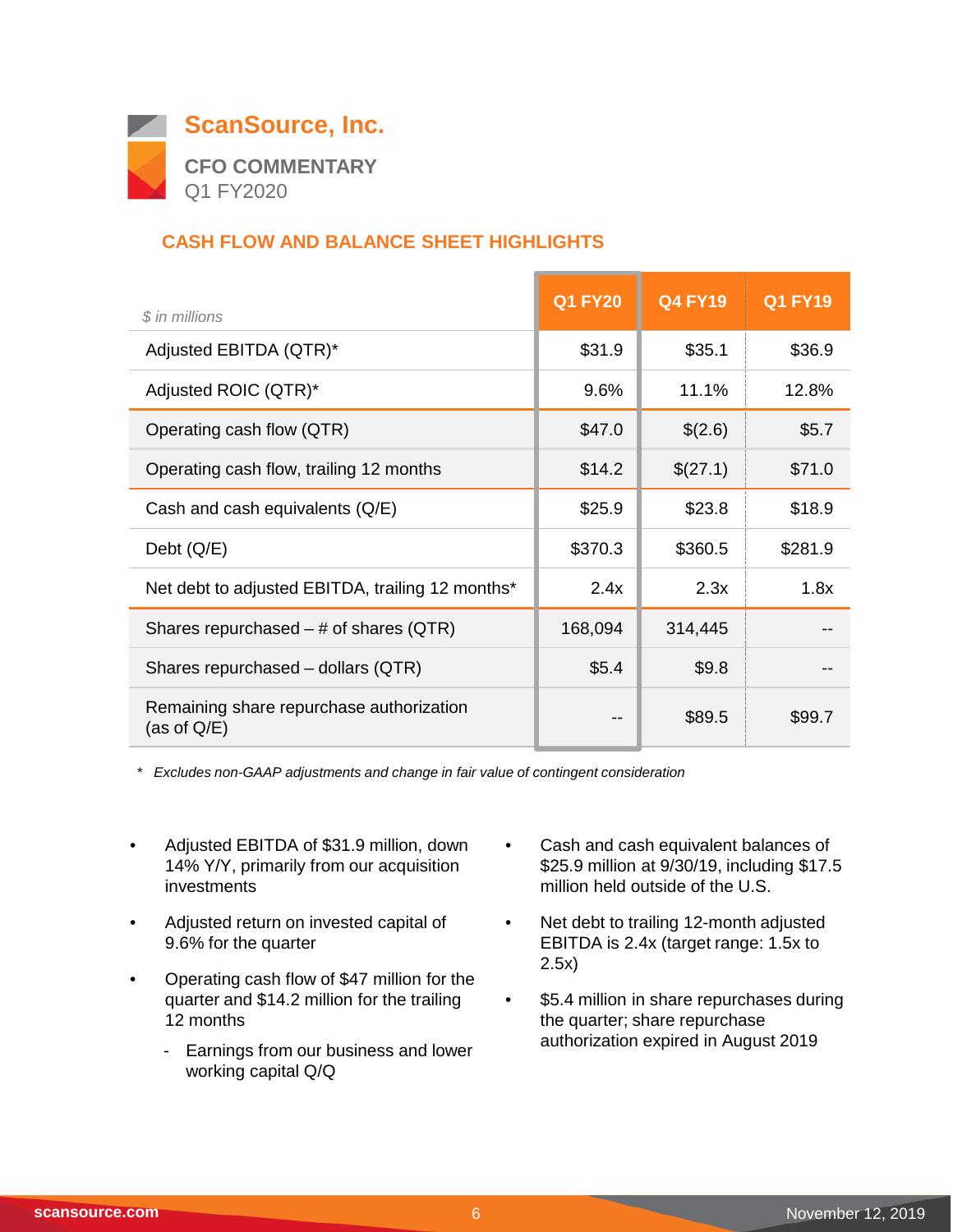

## **Q2 FY20 OUTLOOK**

**For the quarter ending December 31, 2019:**



- Outlook as of November 12, 2019
- Excludes operating results for Planned Divestitures (physical product distribution businesses in Europe, UK, Mexico, Colombia, Chile, Peru and Miami-based export operations)
- Non-GAAP diluted EPS excludes amortization of intangible assets, change in fair value of contingent consideration, impact of Planned Divestitures, restructuring costs, and divestiture costs
- Forecast sales midpoint reflects approximately 4% year-over-year organic sales growth
- Reflects a FX rate of \$0.244 to R\$1.00 for the Brazilian real (R\$4.10 to \$1)
- Expects foreign currency translation to negatively impact sales by approximately \$10 million
- Assumes interest expense will be approximately \$3.8 million for Q2 FY20
- Assumes an effective tax rate excluding Planned Divestitures of 25% to 26% for Q2 FY20, excluding discrete items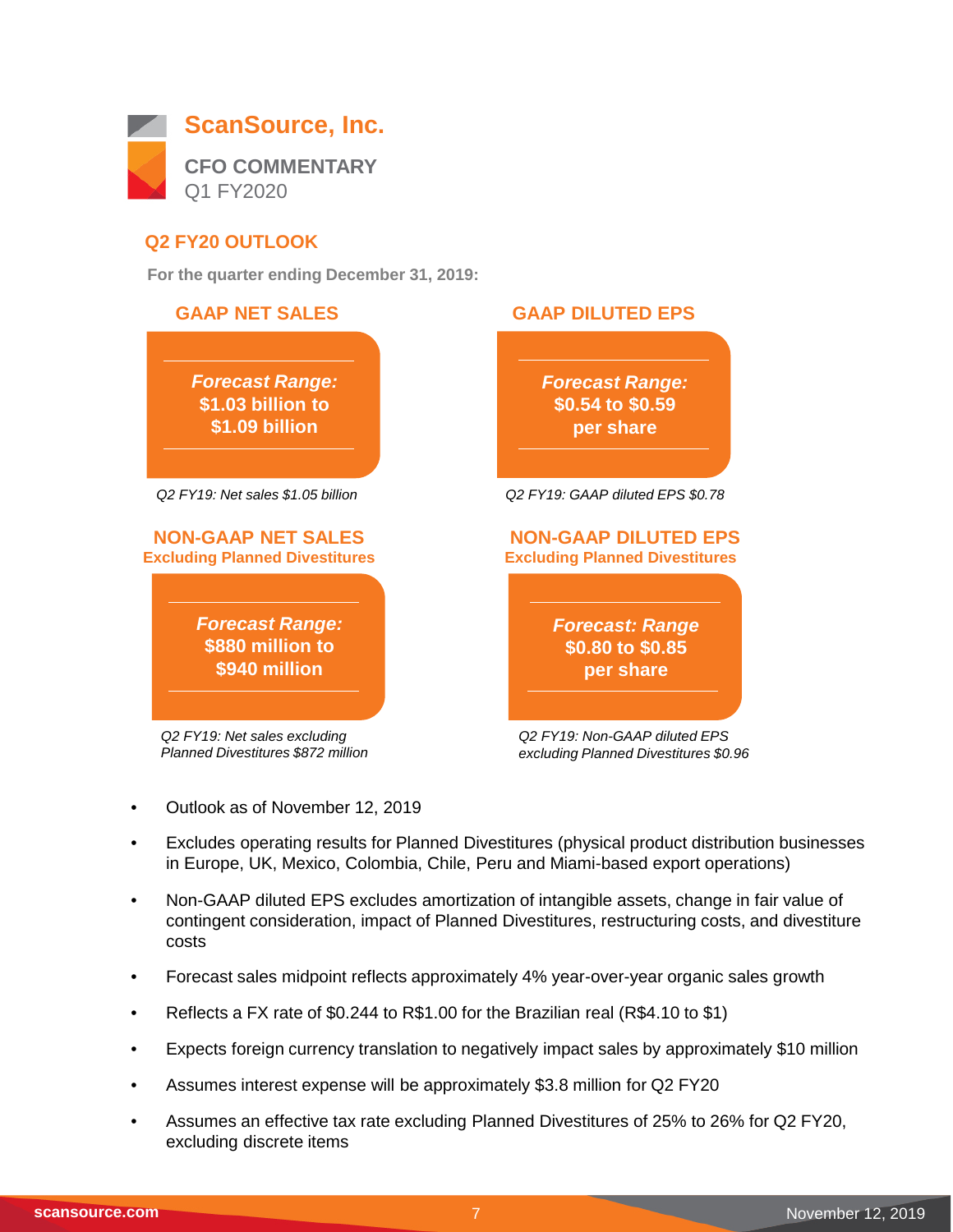

#### **FORWARD-LOOKING STATEMENTS**

This CFO Commentary contains certain comments that are "forward-looking" statements, including statements about expected sales, Planned Divestitures, GAAP diluted earnings per share ("EPS"), non-GAAP diluted EPS, operating cash flow, foreign currency rates, tax rates and interest expense that involve plans, strategies, economic performance and trends, projections, expectations, costs or beliefs about future events and other statements that are not descriptions of historical facts. Forwardlooking information is inherently subject to risks and uncertainties.

Any number of factors could cause actual results to differ materially from anticipated or forecasted results, including but not limited to, our ability to complete the Planned Divestitures on acceptable terms or at all, changes in our operating strategy, changes in interest and exchange rates and regulatory regimes impacting our international operations, the impact of tax reform laws, the failure of acquisitions to meet our expectations, the failure to manage and implement our organic growth strategy, credit risks involving our larger customers and vendors, termination of our relationship with key vendors or a significant modification of the terms under which we operate with a key vendor, the decline in demand for the products and services that we provide, reduced prices for the products and services that we provide due both to competitor and customer actions, and other factors set forth in the "Risk Factors" contained in our annual report on Form 10-K for the year ended June 30, 2019, filed with the Securities and Exchange Commission ("SEC").

expectations in its forward-looking statements are reasonable, it cannot guarantee future results, levels of activity, performance or achievement. ScanSource disclaims any obligation to update or revise any forwardlooking statements, whether as a result of new information, future events, or otherwise, except as may be required by law.

#### **NON-GAAP FINANCIAL INFORMATION**

In addition to disclosing results that are determined in accordance with United States Generally Accepted Accounting Principles ("GAAP"), the Company also discloses certain non-GAAP measures, including non-GAAP operating income, non-GAAP operating income margin, non-GAAP net income, non-GAAP diluted EPS, non-GAAP net sales, non-GAAP gross profit, non-GAAP gross margin, adjusted EBITDA, ROIC and net sales excluding the Planned Divestitures less impacts from foreign currency translation and acquisitions (organic growth). A reconciliation of the Company's non-GAAP financial information to GAAP financial information is provided in the Appendix and in the Company's Form 8-K, filed with the SEC, with the quarterly earnings press release for the period indicated.

Although ScanSource believes the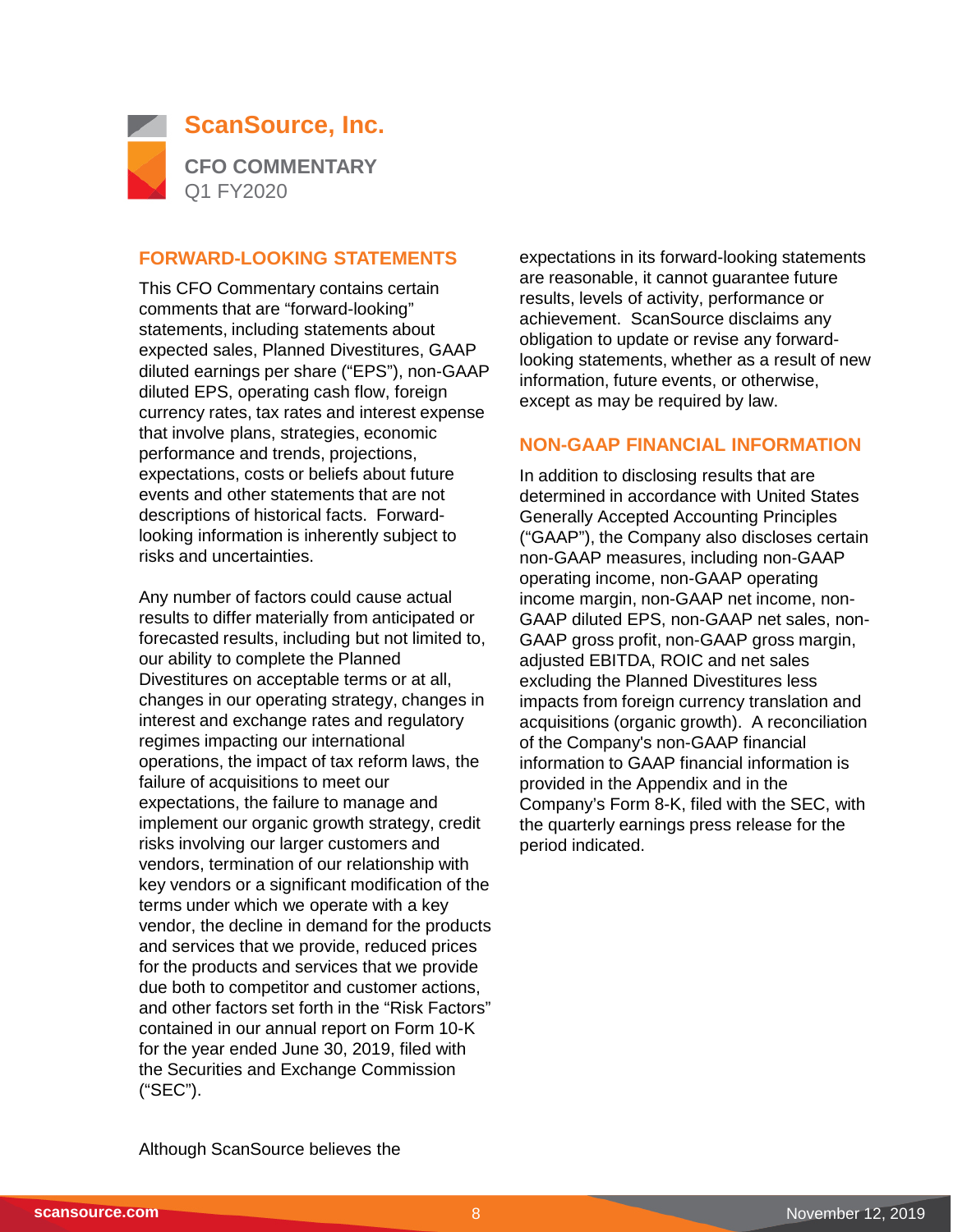

## **Operating Income, Pre-Tax Income, Net Income & EPS – QTR**

| (\$ in thousands)  | Quarter Ended September 30, 2019 |                                    |    |                                       |    |                                         |     |                                                      |              |                        |                         |        |                                                    |    |                            |
|--------------------|----------------------------------|------------------------------------|----|---------------------------------------|----|-----------------------------------------|-----|------------------------------------------------------|--------------|------------------------|-------------------------|--------|----------------------------------------------------|----|----------------------------|
|                    |                                  |                                    |    |                                       |    | Change in fair                          |     |                                                      |              |                        |                         |        |                                                    |    |                            |
|                    |                                  | Reported<br><b>GAAP</b><br>measure |    | Intangible<br>amortization<br>expense |    | value of<br>contingent<br>consideration |     | <b>Acquisition &amp;</b><br>divestiture<br>costs (a) |              | Restructuring<br>costs | Tax<br>recovery,<br>net |        | Impact of<br><b>Planned</b><br><b>Divestitures</b> |    | <b>Non-GAAP</b><br>measure |
| Net sales          | S                                | 006,927                            | \$ | ۰.                                    | \$ | $\blacksquare$                          | \$  |                                                      | \$<br>$\sim$ | $\sim$                 | \$                      | $\sim$ | (155,516)<br>S                                     | \$ | 851,411                    |
| Gross profit       |                                  | 112.099                            |    |                                       |    | -                                       |     |                                                      |              |                        |                         |        | (13, 397)                                          |    | 98,702                     |
| Operating Income   |                                  | 18.605                             |    | 4.962                                 |    | 2.472                                   |     | 757                                                  |              | 169                    |                         | -      | 507                                                |    | 27,472                     |
| Other expense, net |                                  | 3.024                              |    |                                       |    | -                                       |     |                                                      |              |                        |                         |        | (140)                                              |    | 2,884                      |
| Pre-tax income     |                                  | 15,581                             |    | 4,962                                 |    | 2,472                                   |     | 757                                                  |              | 169                    |                         | ۰      | 647                                                |    | 24,588                     |
| Net income         |                                  | 11.530                             |    | 3.746                                 |    | 1.869                                   |     | 757                                                  |              | 128                    |                         | -      | 444                                                |    | 18.474                     |
| <b>Diluted EPS</b> | \$                               | 0.45                               | \$ | 0.15                                  | S  | 0.07                                    | \$. | 0.03                                                 | \$           | $\sim$                 | \$                      | $\sim$ | \$<br>0.02                                         | \$ | 0.72                       |

|                    |                                    |    |                                       |     |                                         |   |                                                      |          | Quarter Ended June 30, 2019 |                             |                          |     |                                                    |    |                            |
|--------------------|------------------------------------|----|---------------------------------------|-----|-----------------------------------------|---|------------------------------------------------------|----------|-----------------------------|-----------------------------|--------------------------|-----|----------------------------------------------------|----|----------------------------|
|                    |                                    |    |                                       |     | Change in fair                          |   |                                                      |          |                             |                             |                          |     |                                                    |    |                            |
|                    | Reported<br><b>GAAP</b><br>measure |    | Intangible<br>amortization<br>expense |     | value of<br>contingent<br>consideration |   | <b>Acquisition &amp;</b><br>divestiture<br>costs (a) |          | Restructuring<br>costs      | Tax<br>recovery.<br>net (b) |                          |     | Impact of<br><b>Planned</b><br><b>Divestitures</b> |    | <b>Non-GAAP</b><br>measure |
| Net sales          | \$<br>960,833                      | \$ | $\blacksquare$                        | S   | ۰.                                      | S |                                                      | \$<br>۰. | $\sim$                      | \$                          | $\overline{\phantom{0}}$ | S   | (149,336)                                          | \$ | 811,497                    |
| Gross profit       | 109,864                            |    |                                       |     | -                                       |   |                                                      |          | $\overline{\phantom{a}}$    |                             |                          |     | (13, 157)                                          |    | 96,707                     |
| Operating Income   | 20,022                             |    | 5.024                                 |     | 3.665                                   |   | 230                                                  |          | 483                         |                             |                          |     | 1.456                                              |    | 30,880                     |
| Other expense, net | 3,783                              |    |                                       |     | $\overline{\phantom{a}}$                |   |                                                      |          |                             |                             |                          |     | (357)                                              |    | 3,426                      |
| Pre-tax income     | 16.238                             |    | 5,024                                 |     | 3,665                                   |   | 230                                                  |          | 483                         |                             |                          |     | 1.814                                              |    | 27,454                     |
| Net income         | 11.578                             |    | 3.802                                 |     | 2.780                                   |   | 230                                                  |          | 342                         |                             | (387)                    |     | 853                                                |    | 19,199                     |
| <b>Diluted EPS</b> | \$<br>0.45                         | S  | 0.15                                  | \$. | 0.11                                    | S | 0.01                                                 | \$       | 0.01                        |                             | \$ (0.02)                | -\$ | 0.03                                               | S  | 0.75                       |

|                    |   |                        |                         |                             |                          | Quarter Ended September 30, 2018 |                  |                |                                       |                            |
|--------------------|---|------------------------|-------------------------|-----------------------------|--------------------------|----------------------------------|------------------|----------------|---------------------------------------|----------------------------|
|                    |   | Reported               | Intangible              | Change in fair<br>value of  | <b>Acquisition &amp;</b> |                                  | Tax              |                | Impact of                             |                            |
|                    |   | <b>GAAP</b><br>measure | amortization<br>expense | contingent<br>consideration | divestiture<br>costs (a) | Restructuring<br>costs           | recovery,<br>net |                | <b>Planned</b><br><b>Divestitures</b> | <b>Non-GAAP</b><br>measure |
| Net sales          | S | 972,900                | \$                      | \$<br>٠                     | $\sim$                   | \$<br>$\,$                       | \$               | $\sim$         | (159,645)<br>S                        | \$<br>813,255              |
| Gross profit       |   | 112.215                |                         | $\overline{\phantom{a}}$    |                          |                                  |                  |                | (15, 198)                             | 97,017                     |
| Operating Income   |   | 21,432                 | 5.003                   | 4,584                       | 355                      | 1,328                            |                  |                | (49)                                  | 32,653                     |
| Other expense, net |   | 2,208                  |                         |                             |                          |                                  |                  |                | 167                                   | 2,375                      |
| Pre-tax income     |   | 19.224                 | 5.003                   | 4.584                       | 355                      | 1.328                            |                  |                | (216)                                 | 30,278                     |
| Net income         |   | 14.322                 | 3.798                   | 3.487                       | 355                      | 955                              |                  |                | (47)                                  | 22,870                     |
| <b>Diluted EPS</b> |   | 0.56                   | 0.15                    | 0.14                        | 0.01                     | \$<br>0.03                       | \$               | - \$<br>$\sim$ | $\sim$                                | 0.89                       |

*(a) Acquisition costs are generally nondeductible for tax purposes.*

*(b) Reflects adjustments to the one-time charge from the estimated impact of the inclusion of foreign earnings and revaluations of deferred tax assets and liabilities, as a result of tax reform laws enacted in the United States and Belgium in December 2017.*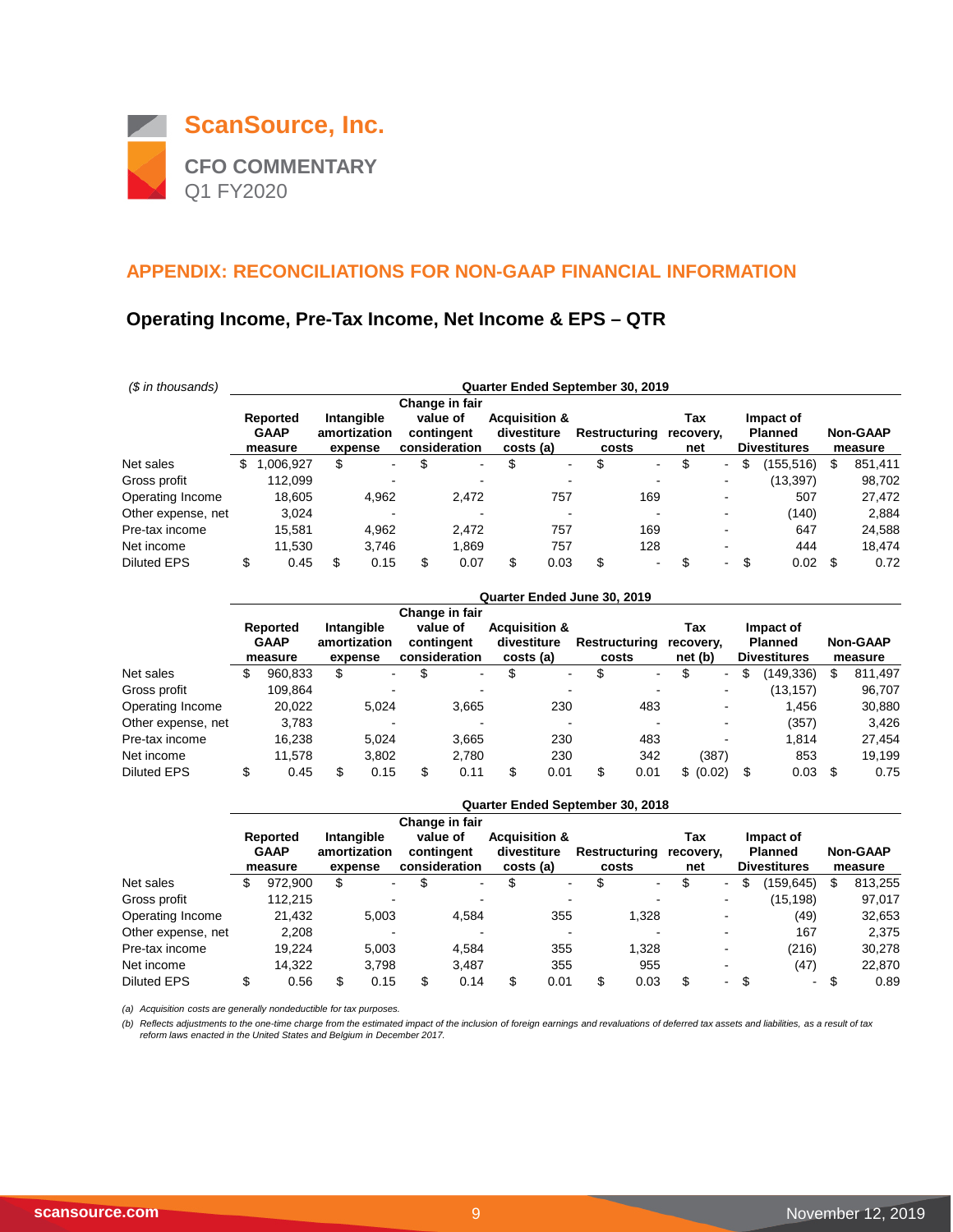

## **Net Sales, Constant Currency and Excluding Acquisitions (Organic Growth) – QTR**

| $$$ in thousands)                                                                                  |    | <b>WW Barcode,</b><br><b>NW &amp; Security</b> | <b>WW Comms.</b><br>& Services | <b>Consolidated</b> |
|----------------------------------------------------------------------------------------------------|----|------------------------------------------------|--------------------------------|---------------------|
| For the quarter ended September 30, 2019:                                                          |    |                                                |                                |                     |
| Q1 FY20 net sales, as reported                                                                     | \$ | 697,791 \$                                     | 309,136 \$                     | 1,006,927           |
| <b>Planned Divestitures</b>                                                                        | \$ | (116,603) \$                                   | $(38, 913)$ \$                 | (155, 516)          |
| Q1 FY20 net sales, excluding Planned Divestitures                                                  |    | 581,188                                        | 270,223                        | 851,411             |
| Foreign exchange impact (a)                                                                        |    | 95                                             | 244                            | 339                 |
| Less: Acquisitions                                                                                 |    |                                                | (12, 157)                      | (12, 157)           |
| Q1 FY20 net sales, constant currency excluding Planned<br>Divestitures and acquisitions (non-GAAP) | -S | 581,283 \$                                     | <u>258,310 \$</u>              | <u>839,593</u>      |
| Q1 FY19 net sales, as reported                                                                     | \$ | 655,113 \$                                     | 317,787 \$                     | 972,900             |
| <b>Planned Divestitures</b>                                                                        |    | (118, 366)                                     | (41,279)                       | (159, 645)          |
| Q1 FY19 net sales, excluding Planned Divestitures                                                  | \$ | 536,747 \$                                     | 276,508 \$                     | 813,255             |
| Less: Acquisitions                                                                                 |    |                                                | (964)                          | (964)               |
| Q1 FY19 net sales, excluding Planned Divestitures and<br>acquisitions (non-GAAP)                   | -S | $536,747$ \$                                   | $275,544$ \$                   | 812,291             |
| Y/Y % Change:                                                                                      |    |                                                |                                |                     |
| As reported                                                                                        |    | 6.5%                                           | $-2.7%$                        | 3.5%                |
| <b>Excluding Planned Divestitures</b>                                                              |    | 8.3%                                           | $-2.3%$                        | 4.7%                |
| <b>Constant currency, excluding Planned Divestitures</b>                                           |    |                                                |                                |                     |
| and acquisitions (organic growth)                                                                  |    | 8.3%                                           | $-6.3%$                        | 3.4%                |

*(a) Year-over-year sales growth excluding the translation impact of changes in foreign currency rates. Calculated by translating net sales for the quarter ended September 30, 2019 into U.S. dollars using the weighted-average foreign exchange rates for the quarter ended September 30, 2018.*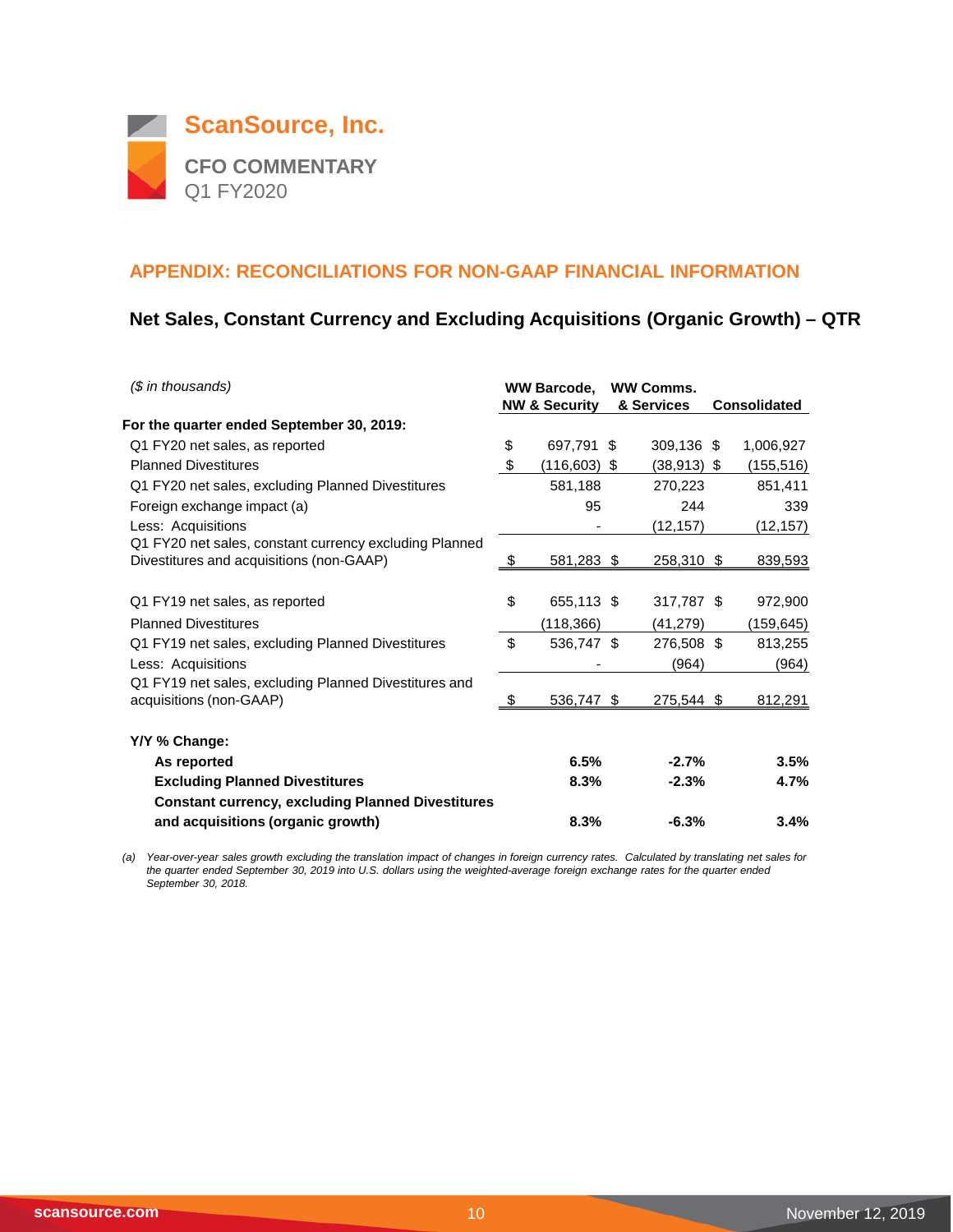

# **Highlights by Segment – QTR**

|                                                 |    | Quarter Ended September 30, 2019 |                         |                             |                               |                                       |      |                            |  |  |  |  |  |
|-------------------------------------------------|----|----------------------------------|-------------------------|-----------------------------|-------------------------------|---------------------------------------|------|----------------------------|--|--|--|--|--|
| $$$ in thousands)                               |    | Reported                         | Intangible              | Change in fair<br>value of  |                               | Impact of                             |      |                            |  |  |  |  |  |
|                                                 |    | <b>GAAP</b><br>measure           | amortization<br>expense | contingent<br>consideration | Restructuring<br>costs        | <b>Planned</b><br><b>Divestitures</b> |      | <b>Non-GAAP</b><br>measure |  |  |  |  |  |
| Worldwide Barcode, NW & Security:               |    |                                  |                         |                             |                               |                                       |      |                            |  |  |  |  |  |
| Net sales                                       | \$ | 697,791                          |                         |                             | $\blacksquare$                | (116,603)                             | - \$ | 581,188                    |  |  |  |  |  |
| Gross Profit                                    | \$ | 58,271                           |                         |                             | $\blacksquare$                | $(7,982)$ \$                          |      | 50,289                     |  |  |  |  |  |
| Gross profit margin %                           |    | 8.35%                            |                         |                             | ۰<br>$\overline{\phantom{a}}$ | 6.85%                                 |      | 8.65%                      |  |  |  |  |  |
| Operating income                                | \$ | 11,992                           | 1,968                   |                             | 169<br>۰                      | $(899)$ \$                            |      | 13,230                     |  |  |  |  |  |
| Operating income margin %                       |    | 1.72%                            |                         |                             | ۰                             | 0.77%                                 |      | 2.28%                      |  |  |  |  |  |
| <b>Worldwide Communications &amp; Services:</b> |    |                                  |                         |                             |                               |                                       |      |                            |  |  |  |  |  |
| Net sales                                       | \$ | 309,136                          |                         |                             |                               | $(38,913)$ \$                         |      | 270,223                    |  |  |  |  |  |
| Gross Profit                                    | \$ | 53,828                           | ٠                       |                             |                               | $(5, 415)$ \$                         |      | 48,413                     |  |  |  |  |  |
| Gross profit margin %                           |    | 17.41%                           |                         |                             | $\overline{\phantom{a}}$      | 13.92%                                |      | 17.92%                     |  |  |  |  |  |
| Operating Income                                | \$ | 7,370                            | 2,994                   | 2,472                       | $\overline{\phantom{a}}$      | $1.406$ \$                            |      | 14,242                     |  |  |  |  |  |
| Operating income margin %                       |    | 2.38%                            |                         |                             | $\blacksquare$                | $-3.61%$                              |      | 5.27%                      |  |  |  |  |  |

|                                                 |    |                                    |                                       | Quarter Ended June 30, 2019                               |                               |                                                    |                            |         |
|-------------------------------------------------|----|------------------------------------|---------------------------------------|-----------------------------------------------------------|-------------------------------|----------------------------------------------------|----------------------------|---------|
| (\$ in thousands)                               |    | Reported<br><b>GAAP</b><br>measure | Intangible<br>amortization<br>expense | Change in fair<br>value of<br>contingent<br>consideration | <b>Restructuring</b><br>costs | Impact of<br><b>Planned</b><br><b>Divestitures</b> | <b>Non-GAAP</b><br>measure |         |
| Worldwide Barcode, NW & Security:               |    |                                    |                                       |                                                           |                               |                                                    |                            |         |
| Net sales                                       | \$ | 636,172                            |                                       |                                                           |                               | $(107,078)$ \$                                     |                            | 529,094 |
| Gross Profit                                    | \$ | 56,407                             |                                       |                                                           |                               | $(7,278)$ \$                                       |                            | 49,129  |
| Gross profit margin %                           |    | 8.87%                              |                                       |                                                           | ۰                             | 6.80%                                              |                            | 9.29%   |
| Operating income                                | \$ | 10,901                             | 1.968                                 |                                                           | 86<br>۰                       | 555                                                | -\$                        | 13,510  |
| Operating income margin %                       |    | 1.71%                              |                                       |                                                           |                               | $-0.52%$                                           |                            | 2.55%   |
| <b>Worldwide Communications &amp; Services:</b> |    |                                    |                                       |                                                           |                               |                                                    |                            |         |
| Net sales                                       | \$ | 324,661                            |                                       |                                                           |                               | (42, 258)                                          | - \$                       | 282,403 |
| Gross Profit                                    | \$ | 53,457                             |                                       |                                                           |                               | $(5,879)$ \$                                       |                            | 47,578  |
| Gross profit margin %                           |    | 16.47%                             |                                       |                                                           |                               | 13.91%                                             |                            | 16.85%  |
| Operating Income                                | \$ | 9,351                              | 3,056                                 | 3,665                                                     | 397                           | 901                                                | -\$                        | 17,370  |
| Operating income margin %                       |    | 2.88%                              |                                       |                                                           | $\overline{\phantom{a}}$      | $-2.13%$                                           |                            | 6.15%   |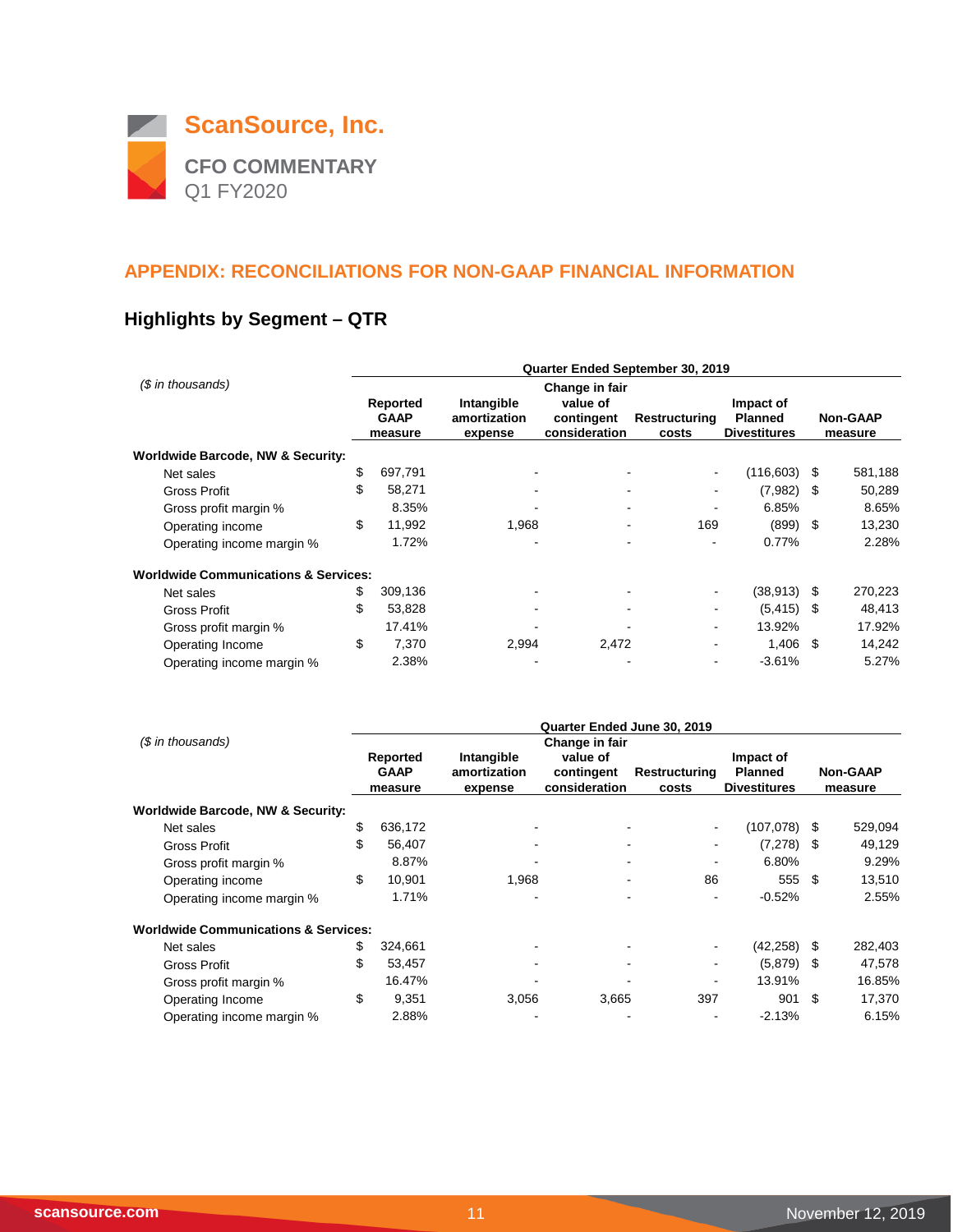

# **Highlights by Segment – QTR, continued**

|                                                 |                         |                            | Quarter Ended September 30, 2018 |                       |                             |                 |         |
|-------------------------------------------------|-------------------------|----------------------------|----------------------------------|-----------------------|-----------------------------|-----------------|---------|
| (\$ in thousands)                               |                         |                            | Change in fair                   |                       |                             |                 |         |
|                                                 | Reported<br><b>GAAP</b> | Intangible<br>amortization | value of<br>contingent           | Restructuring         | Impact of<br><b>Planned</b> | <b>Non-GAAP</b> |         |
|                                                 | measure                 | expense                    | consideration                    | costs                 | <b>Divestitures</b>         |                 | measure |
| Worldwide Barcode, NW & Security:               |                         |                            |                                  |                       |                             |                 |         |
| Net sales                                       | \$<br>655,113           | $\blacksquare$             |                                  | $\sim$                | (118,366)                   | S               | 536,747 |
| Gross Profit                                    | \$<br>61,951            |                            |                                  | $\blacksquare$        | (9,215)                     | - \$            | 52,736  |
| Gross profit margin %                           | 9.46%                   |                            |                                  | ۰<br>٠                | 7.79%                       |                 | 9.83%   |
| Operating income                                | \$<br>13,532            | 2,309                      |                                  | 708<br>$\blacksquare$ | (478)                       | - \$            | 16,071  |
| Operating income margin %                       | 2.07%                   |                            |                                  |                       | 0.40%                       |                 | 2.99%   |
| <b>Worldwide Communications &amp; Services:</b> |                         |                            |                                  |                       |                             |                 |         |
| Net sales                                       | \$<br>317,787           |                            |                                  |                       | (41, 279)                   | -S              | 276,508 |
| <b>Gross Profit</b>                             | \$<br>50,264            |                            |                                  |                       | (5,983)                     | S               | 44,281  |
| Gross profit margin %                           | 15.82%                  |                            |                                  | $\blacksquare$        | 14.49%                      |                 | 16.01%  |
| Operating Income                                | \$<br>8,255             | 2,694                      | 4,584                            | 620                   | 429                         | \$              | 16,582  |
| Operating income margin %                       | 2.60%                   |                            |                                  |                       | $-1.04%$                    |                 | 6.00%   |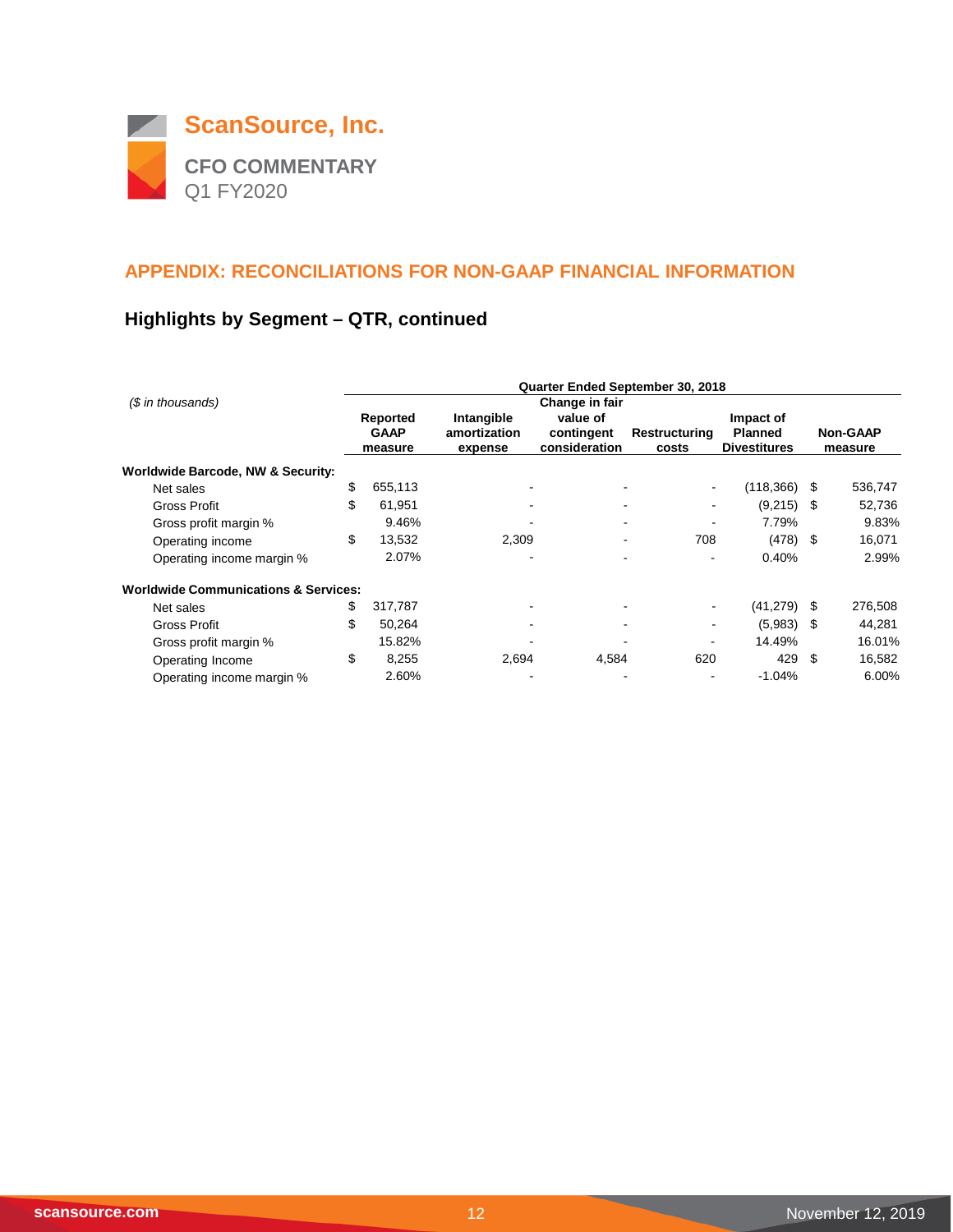

## **Average Return on Invested Capital - QTR**

*(\$ in thousands)*

|                                                              | Q1 FY20       |     | <b>Q4 FY19</b> |     | Q3 FY19   | <b>Q2 FY19</b>  |     | Q1 FY19   |
|--------------------------------------------------------------|---------------|-----|----------------|-----|-----------|-----------------|-----|-----------|
| Adjusted return on invested capital (ROIC), annualized (a)   | 9.6%          |     | 11.1%          |     | 11.4%     | 12.7%           |     | 12.8%     |
| Reconciliation of Net Income to Adjusted EBITDA              |               |     |                |     |           |                 |     |           |
| Net income - GAAP                                            | \$<br>11,530  | \$  | 11,578         | \$  | 11,715    | \$<br>19,982    | \$  | 14,322    |
| Plus:                                                        |               |     |                |     |           |                 |     |           |
| Interest expense                                             | 3.792         |     | 3,966          |     | 3,670     | 3,119           |     | 2,627     |
| Income taxes                                                 | 4,051         |     | 4,660          |     | 4,080     | 6,668           |     | 4,902     |
| Depreciation and amortization                                | 9,189         |     | 9,053          |     | 9,363     | 8,935           |     | 9,268     |
| <b>EBITDA</b>                                                | 28,562        |     | 29,257         |     | 28,828    | 38,704          |     | 31,119    |
| Adjustments:                                                 |               |     |                |     |           |                 |     |           |
| Change in fair value of contingent consideration             | 2,472         |     | 3,665          |     | 5,101     | 1,850           |     | 4,584     |
| Acquisition and divestiture costs                            | 757           |     | 230            |     | 222       | 414             |     | 355       |
| Restructuring costs                                          | 169           |     | 483            |     | 456       |                 |     | 1,328     |
| Impact of Planned Divestitures                               | (76)          |     | 1,449          |     | 854       | (1,864)         |     | (486)     |
| Adjusted EBITDA (numerator for ROIC)(non-GAAP)               | 31,884        | \$  | 35,084         | \$  | 35,461    | \$<br>39,104    | \$  | 36,900    |
| <b>Invested Capital Calculation</b>                          |               |     |                |     |           |                 |     |           |
| Equity - beginning of the quarter                            | \$<br>914.129 | \$. | 911.063        | \$  | 899.503   | \$<br>877.897   | \$. | 866,376   |
| Equity - end of quarter                                      | 905,751       |     | 914,129        |     | 911,063   | 899,503         |     | 877,897   |
| Adjustments:                                                 |               |     |                |     |           |                 |     |           |
| Change in fair value of contingent consideration, net of tax | 1,869         |     | 2,780          |     | 3,619     | 1,408           |     | 3,487     |
| Acquisition and divestiture costs                            | 757           |     | 230            |     | 222       | 414             |     | 355       |
| Restructuring costs, net of tax                              | 128           |     | 342            |     | 334       |                 |     | 955       |
| Tax recovery, net and related interest income, net of tax    |               |     | (387)          |     |           |                 |     |           |
| Impact of Planned Divestitures, net of tax                   | 444           |     | 3,918          |     | 1,181     | (650)           |     | 908       |
| Average equity                                               | 911,539       |     | 916,040        |     | 907,961   | 889,286         |     | 874,989   |
| Average funded debt (b)                                      | 407,306       |     | 355,932        |     | 357,443   | 333,138         |     | 272,277   |
| Invested capital (denominator for ROIC)(non-GAAP)            | \$1,318,845   | S   | 1,271,972      | - 5 | 1,265,405 | \$<br>1,222,423 | S   | 1,147,266 |

*(a) Calculated as net income plus interest expense, income taxes, depreciation and amortization (EBITDA), annualized divided by invested capital for the period. Adjusted EBITDA reflects other adjustments for non-GAAP measures.*

*(b) Average daily amounts outstanding on short-term and long-term interest-bearing debt.*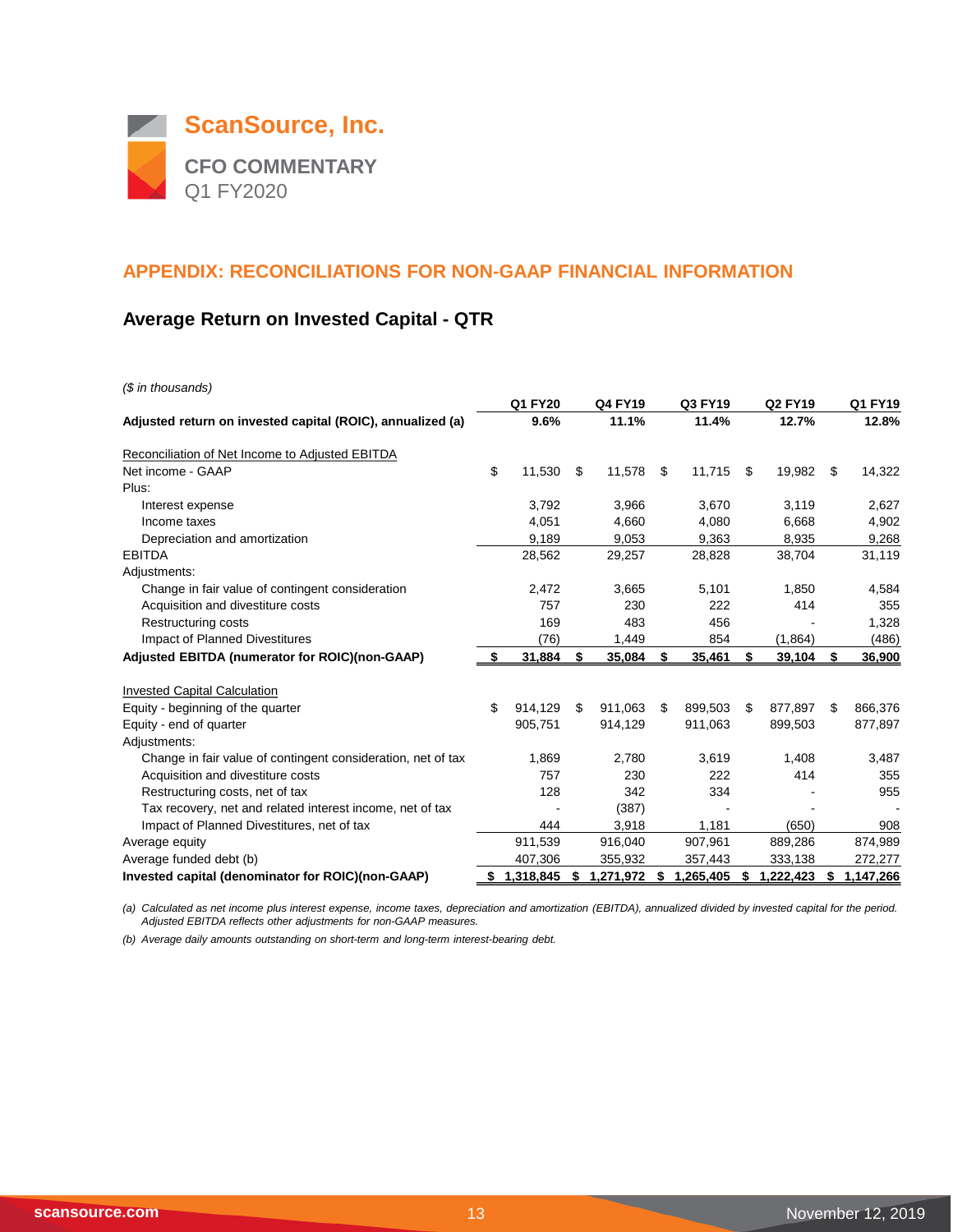

#### **Net Debt and EBITDA Metrics**

*(\$ in thousands)*

|                                                 | Q1 FY20       | Q4 FY19       | Q3 FY19      | <b>Q2 FY19</b> | Q1 FY19      |
|-------------------------------------------------|---------------|---------------|--------------|----------------|--------------|
| Debt $(Q/E)$                                    | \$ 370,330    | \$ 360,506    | \$347,672    | \$372,410      | \$281,859    |
| Less: Cash and cash equivalents (Q/E)           | (25,877)      | (23, 818)     | (20,400)     | (22,749)       | (18,858)     |
| Net debt (Q/E)                                  | \$344,453     | \$336,688     | \$327,272    | \$349,661      | \$263,000    |
| Reconciliation of Net Income to Adjusted EBITDA |               |               |              |                |              |
| Net income - GAAP                               | \$<br>11,530  | 11,578<br>\$  | \$<br>11,715 | \$<br>19,982   | \$<br>14,322 |
| Plus:                                           |               |               |              |                |              |
| Interest expense                                | 3,792         | 3,966         | 3,670        | 3,119          | 2,627        |
| Income taxes                                    | 4,051         | 4,660         | 4,080        | 6,668          | 4,902        |
| Depreciation and amortization                   | 9,189         | 9,053         | 9,363        | 8,935          | 9,268        |
| <b>EBITDA</b>                                   | 28,562        | 29,257        | 28,828       | 38,704         | 31,119       |
| Adjustments:                                    |               |               |              |                |              |
| Change in fair value of contingent              |               |               |              |                |              |
| consideration                                   | 2,472         | 3,665         | 5,101        | 1,850          | 4,584        |
| Acquisition and divestiture costs               | 757           | 230           | 222          | 414            | 355          |
| Restructuring costs                             | 169           | 483           | 456          |                | 1,328        |
| Impact of Planned Divestitures                  | (76)          | 1,449         | 854          | (1,864)        | (486)        |
| Adjusted EBITDA (non-GAAP)                      | 31,884        | \$<br>35,084  | \$<br>35,461 | \$<br>39,104   | \$<br>36,900 |
| Adjusted EBITDA, TTM (a)                        | 141,533<br>\$ | 146,549<br>\$ | \$149,660    | 147,970<br>\$  | \$148,144    |
| Net Debt / Adjusted EBITDA, TTM (a)             | 2.4x          | 2.3x          | 2.2x         | 2.4x           | 1.8x         |

*(a) Adjusted EBITDA for the trailing 12-month period*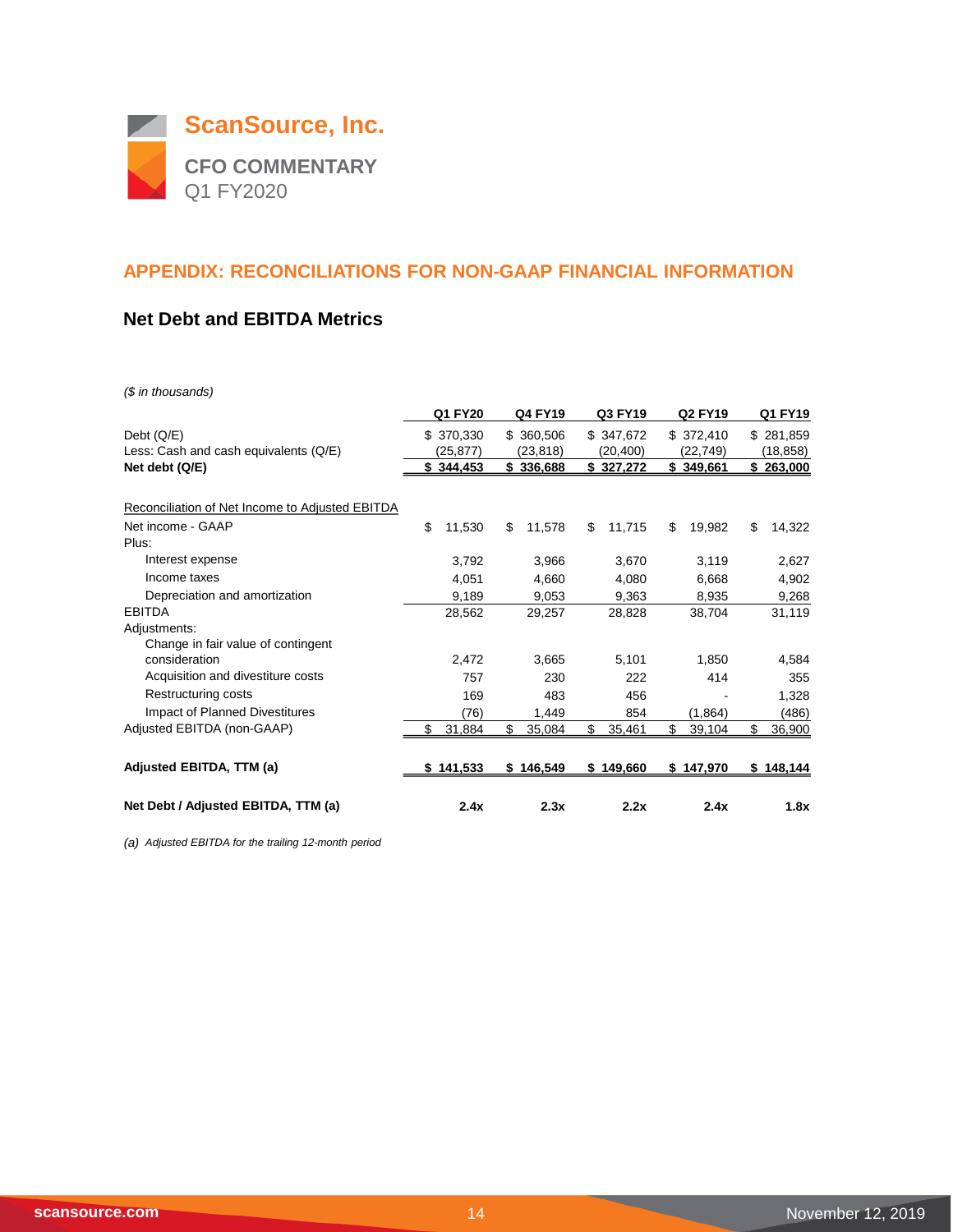

# **Impact of Planned Divestitures**

| (\$ in thousands)                                      | <b>Q1 FY20</b>  | <b>Q4 FY19</b> | Q3 FY19       | <b>Q2 FY19</b>  | Q1 FY19       |
|--------------------------------------------------------|-----------------|----------------|---------------|-----------------|---------------|
| Net sales, reported (GAAP)                             | \$<br>1,006,927 | \$<br>960,833  | \$<br>893,357 | \$<br>1,046,021 | \$<br>972,900 |
| <b>Less: Planned Divestitures</b>                      | (155, 516)      | (149, 336)     | (140, 510)    | (173, 612)      | (159, 645)    |
| Non-GAAP net sales, excl. Planned Divestitures         | 851,411         | 811,497        | 752,847       | 872,409         | 813,255       |
| Gross profit, reported (GAAP)                          | 112,099         | 109,864        | 110,016       | 120,478         | 112,215       |
| <b>Less: Planned Divestitures</b>                      | (13, 397)       | (13, 157)      | (14, 208)     | (16,998)        | (15, 198)     |
| Non-GAAP gross profit                                  | 98,702          | 96,707         | 95,808        | 103,480         | 97,016        |
| Gross profit margin %                                  | 11.13%          | 11.43%         | 12.31%        | 11.52%          | 11.53%        |
| Non-GAAP gross profit margin %                         | 11.59%          | 11.92%         | 12.73%        | 11.86%          | 11.93%        |
| Operating income, reported (GAAP)<br>Adjustments:      | 18,605          | 20,022         | 18,804        | 29,706          | 21,432        |
| Intangible amortization expense                        | 4,962           | 5,024          | 5,005         | 4,700           | 5,003         |
| Change in fair value of contingent consideration       | 2,472           | 3,665          | 5,101         | 1,850           | 4,584         |
| Acquisition costs                                      | 403             | 230            | 222           | 414             | 355           |
| Divestiture costs                                      | 354             |                |               |                 |               |
| Restructuring costs                                    | 169             | 483            | 592           |                 | 1,328         |
| Impact of Planned Divestitures, loss (income)          | 507             | 1,456          | 898           | (2, 102)        | (49)          |
| Non-GAAP operating income                              | \$<br>27,472    | \$<br>30,880   | \$<br>30,622  | \$<br>34,568    | \$<br>32,653  |
| Operating income margin %                              | 1.85%           | 2.08%          | 2.10%         | 2.84%           | 2.20%         |
| Non-GAAP operating income margin %                     | 3.23%           | 3.81%          | 4.07%         | 3.96%           | 4.02%         |
| Working capital                                        |                 |                |               |                 |               |
| Accounts receivable, reported (GAAP)                   | \$<br>706,428   | \$<br>654,983  | \$<br>597,349 | \$<br>673,631   | \$<br>643,518 |
| <b>Less: Planned Divestitures</b>                      | (138, 372)      | (131, 446)     | (114, 187)    | (134, 137)      | (131, 036)    |
| Accounts receivable, excluding Planned Divestitures    | 568,056         | 523,537        | 483,162       | 539,494         | 512,482       |
| Inventory, reported (GAAP)                             | 715,224         | 697,343        | 760,711       | 704,444         | 672,696       |
| <b>Less: Planned Divestitures</b>                      | (115,580)       | (143, 263)     | (145, 413)    | (124, 852)      | (125, 159)    |
| Inventory, excluding Planned Divestitures              | 599,644         | 554,080        | 615,298       | 579,592         | 547,536       |
| Accounts payable, reported (GAAP)                      | 656,150         | 558,101        | 585,121       | 604,630         | 629,242       |
| <b>Less: Planned Divestitures</b>                      | (74, 407)       | (69, 810)      | (92,057)      | (79, 704)       | (93, 404)     |
| Accounts payable, excluding Planned Divestitures       | 581,743         | 488,291        | 493,064       | 524,926         | 535,838       |
| Working capital, reported (GAAP)                       | 765,502         | 794,225        | 772,940       | 773,444         | 686,971       |
| <b>Less: Planned Divestitures</b>                      | (179, 545)      | (204, 899)     | (167, 543)    | (179, 285)      | (162, 791)    |
| <b>Working capital, excluding Planned Divestitures</b> | \$<br>585,957   | \$<br>589,326  | \$<br>605,397 | \$<br>594,159   | \$<br>524,180 |